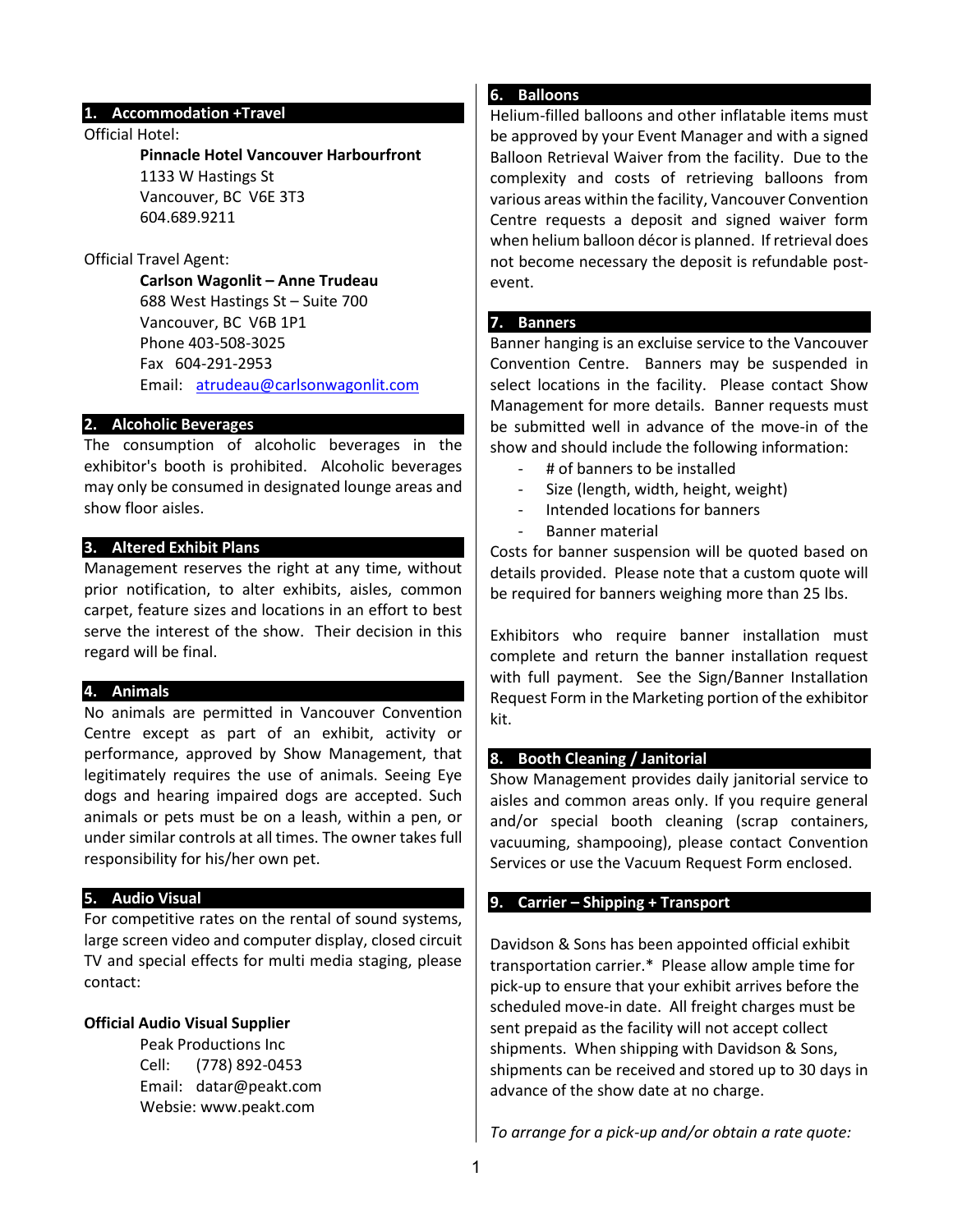Remy Perrot, Director of Sales Monday – Friday, 7:00am – 3:30pm PST 604.681.5132 Email: remy@davidsonandsons.com

\*You may also choose your own transportation company.

### **All shipments should be consigned to:**

## **Vancouver Fall Home Show**

Company Name, Booth Number(s) Vancouver Convention Centre Attention: Goodkey Show Services Via Waterfront Road Truck Route 1055 Canada Place Vancouver, B.C. V6C 0C3 Contact #: Guest Services (604) 647-7299

Or use the Shipping Label in the Exhibitor Kit.

## **10. Competitions, Draws + Contests**

Sales promotions and competitions conducted by exhibitors in conjunction with their display must be free of any obligation on the part of the winner. Prize winners must not be required to place an order before collecting the prize offered. The schedule of prizes and terms of the competitions must be approved by Show Management at least three weeks before the Show and comply with all the existing government regulations. Contest winner must be drawn for at the show. Any contests conducted must not violate any provincial or federal laws or regulations in effect at that time.

### **11. Conducting Business In Your Booth**

Distributing literature or general solicitation of business is forbidden outside your exhibit area. All business must be conducted within the booths that have been assigned to you.

# **12. Customs + Immigration**

For shipments from outside of Canada, please contact:

Remy Perrot Davidson & Sons 1220 - 188 W Georgia St Vancouver, BC V6E 4A2 Tel: 604.681.5132

Fax: 604.681.2601 Email: [remy@davidsonandsons.com](mailto:remy@davidsonandsons.com)  Web: [www.davidsonandsons.com/](http://www.davidsonandsons.com/)

# **\*\*PLEASE DO NOT SHIP PRODUCTS TO THE ADDRESS ABOVE.\*\***

Exhibitors wishing to contact Canada Customs may call:

### **Mark Bourne**

Regional Coordinator, International Events and Convention Services Program **Canada Border Services Agency**

1<sup>st</sup> Floor - 333 Dunsmuir St. Vancouver, BC V6B 5R4 Tel: (604) 775-5379 Fax: (604) 666-4470 Email: mark.bourne@cbsa-asfc.gc.ca

It is the responsibility of the exhibitor to contact Canadian Immigration for access into Canada. Exhibitors must present their show contract at the border as well as correspondence listing the personnel attending, birth dates, names and job titles.

## **13. Damage To Premises**

Exhibitors are liable for any damage to the Vancouver Convention Centre, its equipment or furnishings, including nail holes, spilled paint, defacing, breakage, etc. The exhibitor is also liable for the removal of any adhesive tapes or materials from property.

# **14. Display Contractor**

Goodkey Show Services Ltd is the official **Vancouver Fall Home Show** Display Contractor. For any display, décor, set up labour, carpet or show furniture requirements, please contact:

Mr. Calvin or Mrs. Rodella Goodkey **Goodkey Show Services Ltd.** 9539 – 41 Ave., Edmonton, AB T6E 5X7 Tel: (780) 426-2211 Toll: 1-877-726-2211 Fax: (780) 426-5734 Toll: 1-888-426-5734 Email: [info@goodkey.com](mailto:info@goodkey.com)

Web: [www.goodkey.com](http://www.goodkey.com/)

Complete the Goodkey Order Forms, at least thirty (30) days prior to the show for any exhibit furnishing rentals you may require.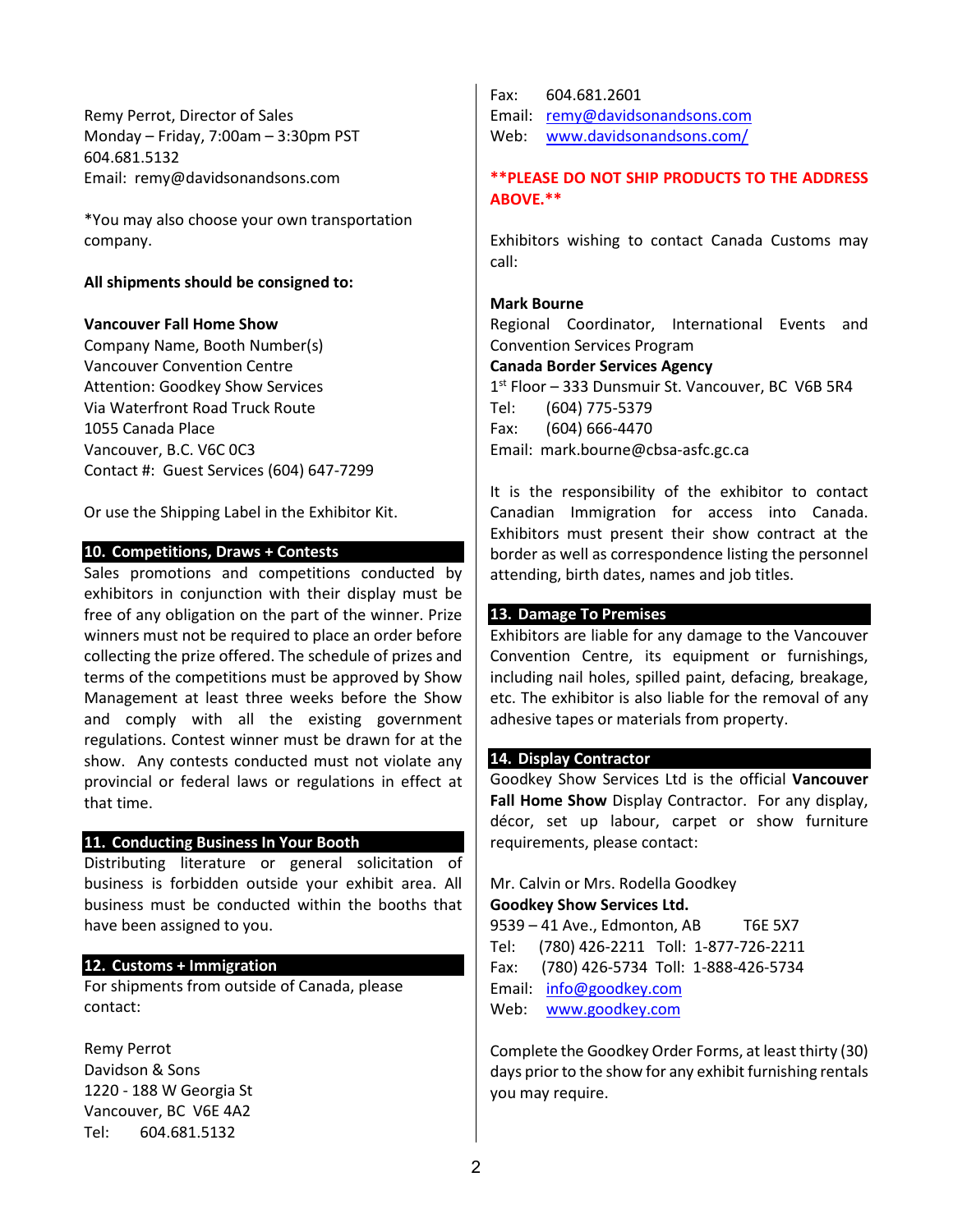You will also be able to order your requirements online. The instructions on ordering will be included with other forms in your Exhibitor Kit.

### **15. Display Standards**

Show Management reserves the right to refuse entry or to have removed at the exhibitor's expense any display, which is not in accordance with these display standards. If any doubt exists, or where a special case exists, the exhibitor must provide details and obtain approval from Show Management prior to move-in. Show Management reserves the right to make final decisions with regard to the following:

**Floor Covering -** It is mandatory for exhibitors to have floor covering (carpet or other appropriate alternative) completely covering the exact dimensions of the space designated so that no concrete is exposed. Exhibitors with floor coverings of poor quality and appearance, or inaccurate dimensions will be required to provide a replacement of acceptable standards.

## **REMINDER – Booths are standard 10x10 increments**

**Lighting –** the lighting in the Vancouver Convention Centre during the **Vancouver Fall Home Show** will be ambient. Please provide your own lighting.

**Exhibit Boundaries -** Nothing, including carpet may project past the outer boundaries of an exhibit into the aisles or an adjoining booth. Display material must not obstruct visibility of adjacent booths and should not exceed eight (8) feet in height. Exceptions to the eight feet limit for display of merchandise may be obtained from Show Management prior to the move-in. Any portion of a display or signage above 8' must be professionally finished on the reverse.

**Display Material -** All exhibits must be free standing and self-supporting. Free standing bulletin boards, signs, etc. may be used providing exhibits are not hidden from view. Unfinished sides or backgrounds must be draped. Racks and display shelves must not unduly obstruct visibility of adjacent exhibits.

**Food and Beverage Sample Size Requirements -** The exhibitor agrees to abide by the facilities (Vancouver Convention Centre) 1oz. sample size when distributing food and beverage samples. See the Food Sampling Guidelines in the exhibitor kit. No food is to be sold from an exhibitor booth which would be deemed

competitive to the facility food service provider, and any preapproved food must be pre-packaged and sold for intended consumption outside of the facility.

# **16. Display Vehicles**

Any vehicles to be displayed are subject to the following conditions:

- Vehicle must be approved by Show Management at least 2 months in advance of show
- Fuel tanks must not be more than 1/4 full
- Fuel caps must be taped or locked shut
- Drip pans must be placed under vehicle
- Ignition must be disabled or the vehicle locked and hood inoperable from the outside of the vehicle
- Keys must be left with Show Management

## **17. Distracting Devices**

Any attention arousing devices, such as noisemakers, flashing lights, movies, music, broadcasting, television, drawings, etc. are subject to Show Management approval. No approval will be given to devices, which are obviously distracting and annoying to exhibitors \*\*(i.e. Hardwall systems must be used for stereo equipment to reduce noise distractions).

### **18. Dollies/Handcarts**

There are limited handcarts available  $-$  you will be required to leave a driver's license or credit card to borrow a handcart. Exhibitors are advised to bring their own dollies and handcarts.

### **19. Early Entry**

Exhibitors are permitted to enter the premises onehour before show opening via the hall entrance. Security check will be in effect; therefore, you must wear your exhibitor badge at all times after move in and before move out.

If you require access to the premises earlier than one hour before the show, you must obtain authorization from the Show Office the day before. If the facility requires special arrangements for extra security during this early access, **the cost of this security will be charged to the exhibitor.**

Note: Security personnel will not permit access to the premises prior to one hour before show opening without this authorization.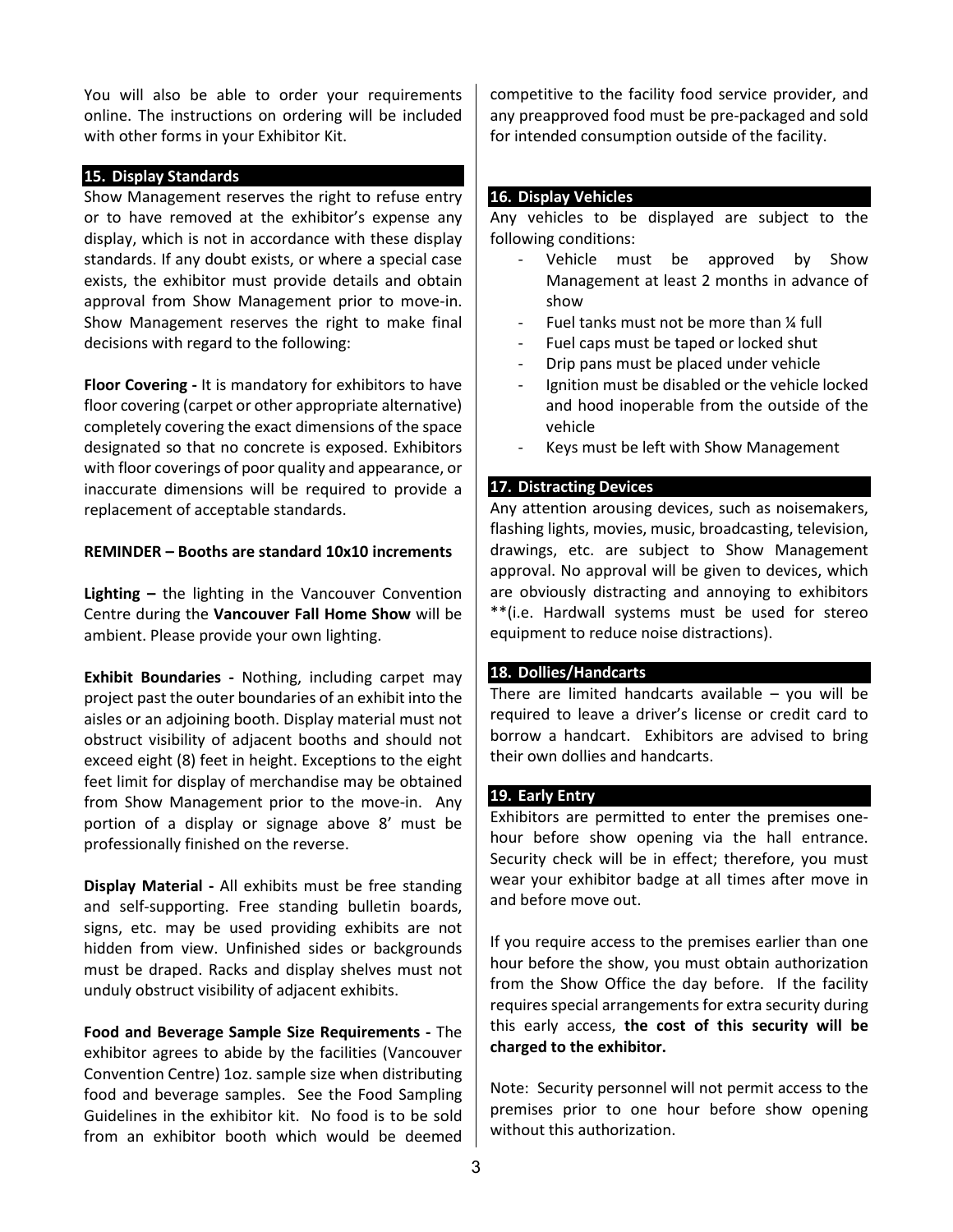# **20. Electrical & Lighting**

Power is provided by the Vancouver Convention Centre. You may find the Electrical Services Request Form in the Exhibitor Kit. This form must be submitted to the Vancouver Convention Centre. The

Vancouver Fall Home Show advises that lighting levels within the exhibit hall during show hours will be **ambient**.

It is suggested that all exhibitors would be well advised to supplement facility lighting with their own or rented lighting.

All hook-ups to building electrical service must be done by Vancouver Convention Centre technicians.

The following requirements must be adhered to in the installation of all temporary electrical and lighting equipment or service:

Open clip sign sockets will not be permitted. Porcelain sockets will be accepted. Use of latex cord wire in displays will not be permitted. Use of duplex or triplex plugs will not be permitted. Exposed wire must be three-wire grounded of proper size to serve the fixture to which it is attached. Electrical fixtures and fittings must be C.S.A. listed. Vancouver Convention Centre Technicians will refuse connection where wiring constitutes a fire hazard or is contrary to the Canadian Electrical Code. All electrical installations are subject to inspection by Stadium Technicians and the City of Vancouver Electrical Inspector. A City inspection fee is chargeable to the tenant.

**NOTE:** Vancouver Convention Centre electrical technicians will provide a power drop only to each display if requested. Extension cords to move the power source within the exhibit display space must be provided by the **EXHIBITOR** or rented from Vancouver Convention Exhibitor Services.

The Electrical Protection Branch, BC Department of Labour requires that all electrical equipment must be approved before it is lawfully advertised, displayed, offered for sale, sold, or otherwise disposed of or used in the Province of British Columbia. It is, therefore, the responsibility of each exhibitor to ensure that all electrical equipment in, on, or about their booth comply with the above regulations.

Electrical equipment for which CSA approval is sought should be submitted to:

### **CANADIAN STANDARDS ASSOCIATION**

13799 Commerce Parkway Richmond, BC V6V 2N9 Tel: (604) 273-458l Fax: (604) 273-5815 Web: [www.csa.ca](http://www.csa.ca/)

The approval of the Association is acceptable to all electrical inspection authorities in Canada. You are referred to them for details of procedure.

All operating electrical equipment must have necessary approvals (C.S.A.) and may be required to have a permit for its installation.

#### **21. Exhibitor Badges**

Exhibitor badges will be prepared in advance according to your square footage. You are not permitted to order badges for personnel who will not work within your exhibit.

Your badges are to be picked-up from the Show Office during Move-In. **They will not be mailed.**

Exhibitor personnel will have access to their booth one hour prior to show opening each day of the exhibition. **Security guards are instructed to refuse admittance to anyone not wearing an exhibitor badge.** 

If an additional or a replacement badge is required during move-in and during the show, proper identification will be required and there will be a charge of **\$9.00 per badge**. All exhibitor personnel must be 16 years of age or older. **REPLACEMENT BADGES are also \$9.00.**

#### **22. Exhibitor Services**

The Exhibitor Services Desk will be located in Hall B, next to the Goodkey Show Services desk.

## **23. Exhibitor Conduct**

Show Management reserves the right to refuse admission to the Show facility to any exhibitor, or exhibitor's employee who, in the opinion of Show Management, is unfit, intoxicated, or is in any way creating a disruption to the show.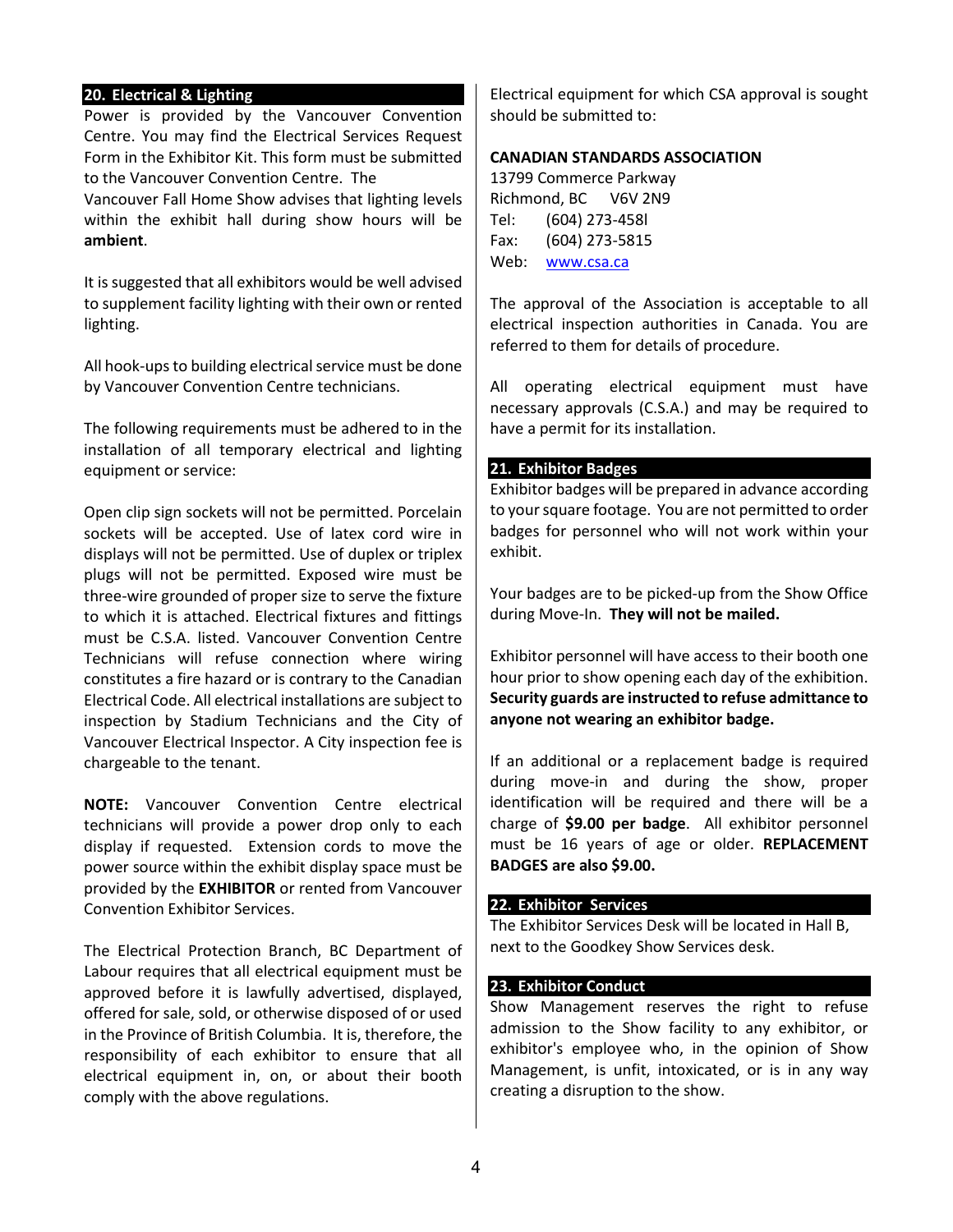## **24. Exhibitor Entrance**

Exhibitors may enter the Show from the Hall B Exhibitor Entrance (one hour before show opening). Exhibitors may also use the Public Entrances but ONLY DURING SHOW HOURS. Show hours are as follows:

### **October 20 – 23, 2022**

| 4:00 pm - 9:00 pm  |
|--------------------|
| 12:00 pm - 9:00 pm |
| 10:00 am - 9:00 pm |
| 10:00 am - 6:00 pm |
|                    |

**You must wear your exhibitor badge for entrance to the show halls.** 

## **25. Fire Extinguishers**

All exhibitors are strongly advised to have a minimum of one (1) hand held fire extinguisher in their booth. This safety precaution enhances the efforts of Show Management and Vancouver Convention Centre to satisfy Fire Marshall requirements.

## **26. Flame Proofing**

See Fire Regulations.

## **27. Floor Loads**

The Exhibit Halls have a floor load of 350 pounds per square foot and the truck route has a floor load of 250 pounds per square foot.

### **28. Freight-Free Aisles**

Show Management has designated certain major aisles as freight free aisles - no freight or vehicles may be left or they will be removed immediately.

### **29. Garbage Removal During Move-Out**

When the displays have been dismantled, exhibitors must remove all garbage other than limited amounts of paper. Vancouver Convention Centre cleaning staff will remove any excessive garbage remaining on the premises - this service will be charged to exhibitors.

### **30. Internet Access**

Bell is the exclusive provider of telecommunications, internet, and broadcast feeds. Cat 6 and fibre connections are available in the Exhibition Hall. Any of these connections can be used for telecommunications, internet, and audio visual services. Wireless internet is available throughout the facility. To order a WIRED INTERNET 2Mbps, please see

the Internet Request Form. To sign up for Wireless Internet, please see WIFI Login Instruction Sheet. Wifi is provided at no cost, courtesy of the Vancouver Fall Home Show.

## **31. Insurance/Liability**

Neither Show Management nor the building owners will accept responsibility for injury to persons, loss of, or damage to, products, exhibits, equipment or decorations, by fire, accident, theft, or any other causes while in the building. Exhibitors, or their agents, must provide adequate insurance for their own personnel, the public, exhibits and materials against all such hazards. EVEN THOUGH WE HAVE SECURITY ON DUTY, Marketplace Events, LLC inc. AND Vancouver Convention Centre WILL NOT ACCEPT RESPONSIBILITY FOR LOSS OR DAMAGE OF MERCHANDISE DURING THE MOVE-IN, SHOW, OR MOVE-OUT OF THE **VANCOUVER FALL HOME SHOW.**

PLEASE INSURE YOUR OWN MERCHANDISE AND EXHIBIT SPACE!

# **32. Latecomers/No Shows**

Any space not claimed and occupied or for which no special arrangements have been made by 9:00 am on **Thursday, October 20th** may be resold or reassigned by Show Management without any obligation on the part of the **VANCOUVER FALL HOME SHOW** or Marketplace Events, LLC for any refund whatsoever. Please advise us if you have a last minute emergency. Any unclaimed freight will be returned to a "no-show" firm at the end of the show via ground transportation at the firm's sole risk and expense. No refunds will be granted for unused display space.

### **33. Material Handling + Equipment**

Marketplace Events staff provides material handling at Vancouver Convention Centre. Show Management will absorb the cost of unloading goods to a specific display area; however, any extended or special usage will be at the exhibitor's expense. For individual special needs, exhibitors are advised to contact Goodkey Show Services in advance.

## **34. Mechanical Conveyances**

Mechanical conveyances such as electric carts, scooters or bicycles will not be allowed in the aisles during the show hours. The only exception to this rule will be in the case of handicapped persons visiting the show and in the case of authorized show duty staff.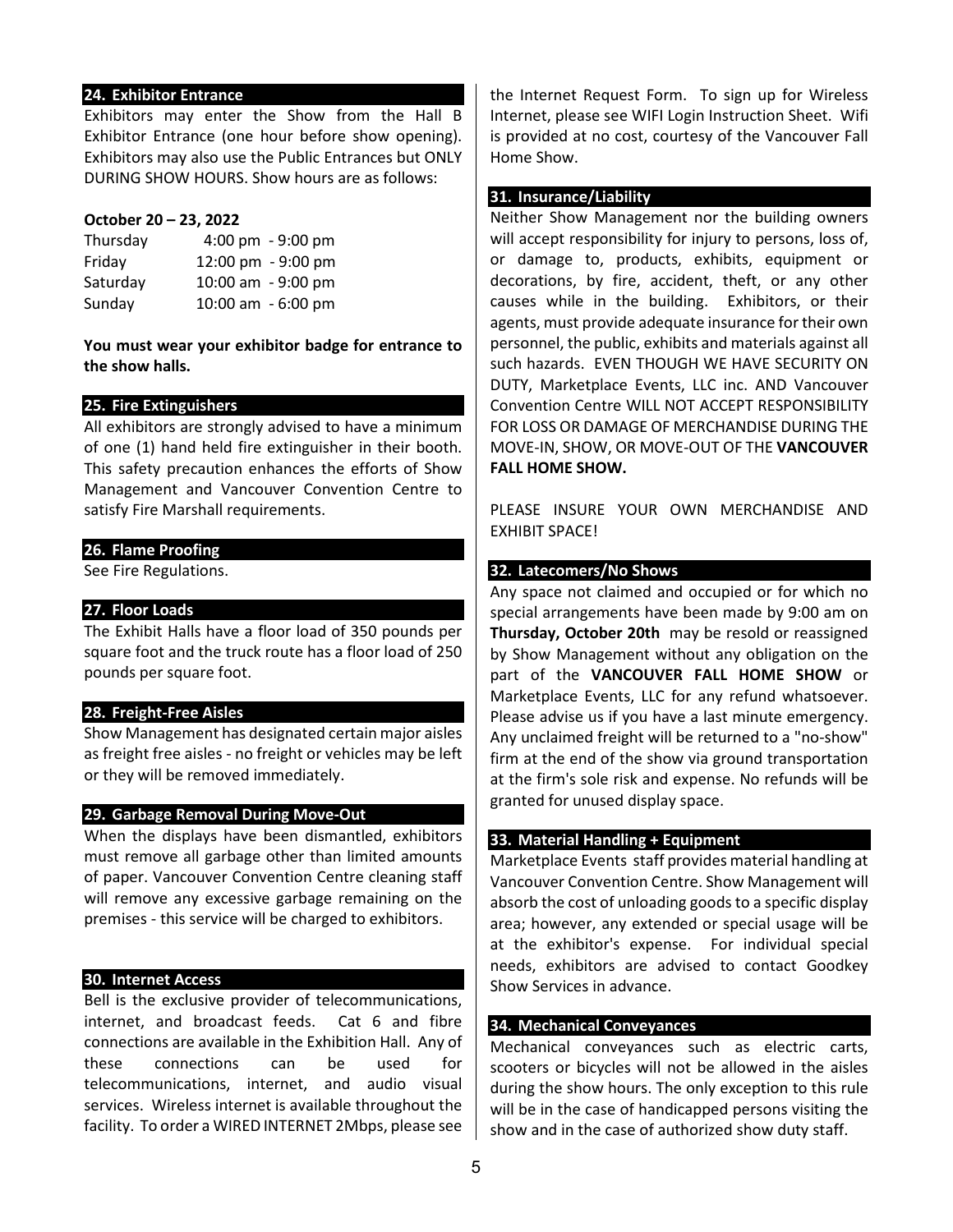## **35. Media + Public Relations**

Reformation PR has been appointed the Official Show Publicist. Official press kits, releases and promotions are generated from this office. Should you be sending your own media releases, please ensure that a copy is sent to:

Pam McMeekin

Tel: 604.716.6561 Email: pam@wearereformation.com

## **36. Merchandise Removal**

Anything that is to be removed from the show floor once the show is open, will require a release form which will be signed by Show Management at the time of exit (this includes personal items). Release forms are obtained from the Show Office at the closing of the Show each day. These forms are not required after the show closes on the final day. If an item is to be taken from the building each day after show closing and returned the following morning, a release form will be required for each day. This is to protect the belongings of all exhibitors.

# **37. Move-In/Move-Out Facilities**

The Vancouver Convention Centre is a unique facility located in the busy downtown core of Vancouver and it is critical that guidelines are followed in order to facilitate loading and transportation movement. Due to other activities taking places in the facility, not all loading bays and loading areas will be available. Loading facilities are for temporary pick up and delivery only. Parking is prohibited in the loading area of truck route. Feight may not be stacked or stored in the loading area, on the truck route, against fire exits, fire pull stations, or fire hose cabinets.

# **West Building Deliveries:**

Deliveries to the West Building should be directed to the west truck route located on Waterfront Road. The west truck route has two-way access and is 29'6" (9m) wide with a lane width of 14'9" (4.5m). There is a downward slope moving northbound on the truck route which calls 4' over 63'11". The loading area consists of twenty-two loading bays, which can accommodate full-size semi-trailers up to 80' in length. Six bays have dock levelers and there are three ramps off the truck route for drive-on access to the exhibit halls. Loading dock clearance is 17' high and 12' wide. Each exhibit hall has limited drive on access through roll-up doors for full-sized trailers.

Measurments of roll-up doors are as follows: West Exhibit Hall  $A - 23'4''$  wide by  $14'4''$  high West Exhibit Hall  $B - 23'8''$  wide by 13'7" high West Exhibit Hall C – 16'5" wide by 14'8" wide this door can only be accessed by loading docks – hand carried, palette jack, forklift - and does not have a drive up ramp for vehicles West Exhibit Hall C Waterfront Road – 23'5" wide by 23'1" high

Please see attached map for more detailed delivery information.

## **38. Move-In Hours**

| Tuesday, October 18 <sup>th</sup>                              | 6:00 am - 10:00 pm    |  |  |  |
|----------------------------------------------------------------|-----------------------|--|--|--|
| (No vehicles after 7:00 pm)                                    |                       |  |  |  |
| **Please refer to move in schedule for your                    |                       |  |  |  |
| designated time                                                |                       |  |  |  |
| Wednesday, October 19 <sup>th</sup><br>(No vehicles after 5pm) | $8:00$ am $-10:00$ pm |  |  |  |

Thursday, October  $20<sup>th</sup>$  8:00am - Noon

No vehicles will be allowed into the building after 5:00 pm on Wednesday, October 14th as the carpet will be installed at that time. Detailed move in map to be provided 60 days prior to show.

# **39. Move-In, Move-Out No Children**

For safety reasons during the move-in/ move-out hours, children under 16 years of age (this includes infants are **prohibited** inside and around the show halls and loading docks. This precaution is taken due to vehicles operating in the building, including forklifts and machinery that are dangerous. Injuries to children would not likely be covered by insurance because of this regulation.

# **THIS WILL BE STRICTLY ENFORCED!**

# **40. Move-In Off Loading**

All major shipments, i.e. crates, will be off-loaded with forklifts and delivered to designated booth locations. IT IS EXTREMELY IMPORTANT THAT EXHIBITORS ARE ON HAND TO RECEIVE THEIR SHIPMENTS. This avoids damage and theft of goods and ensures delivery to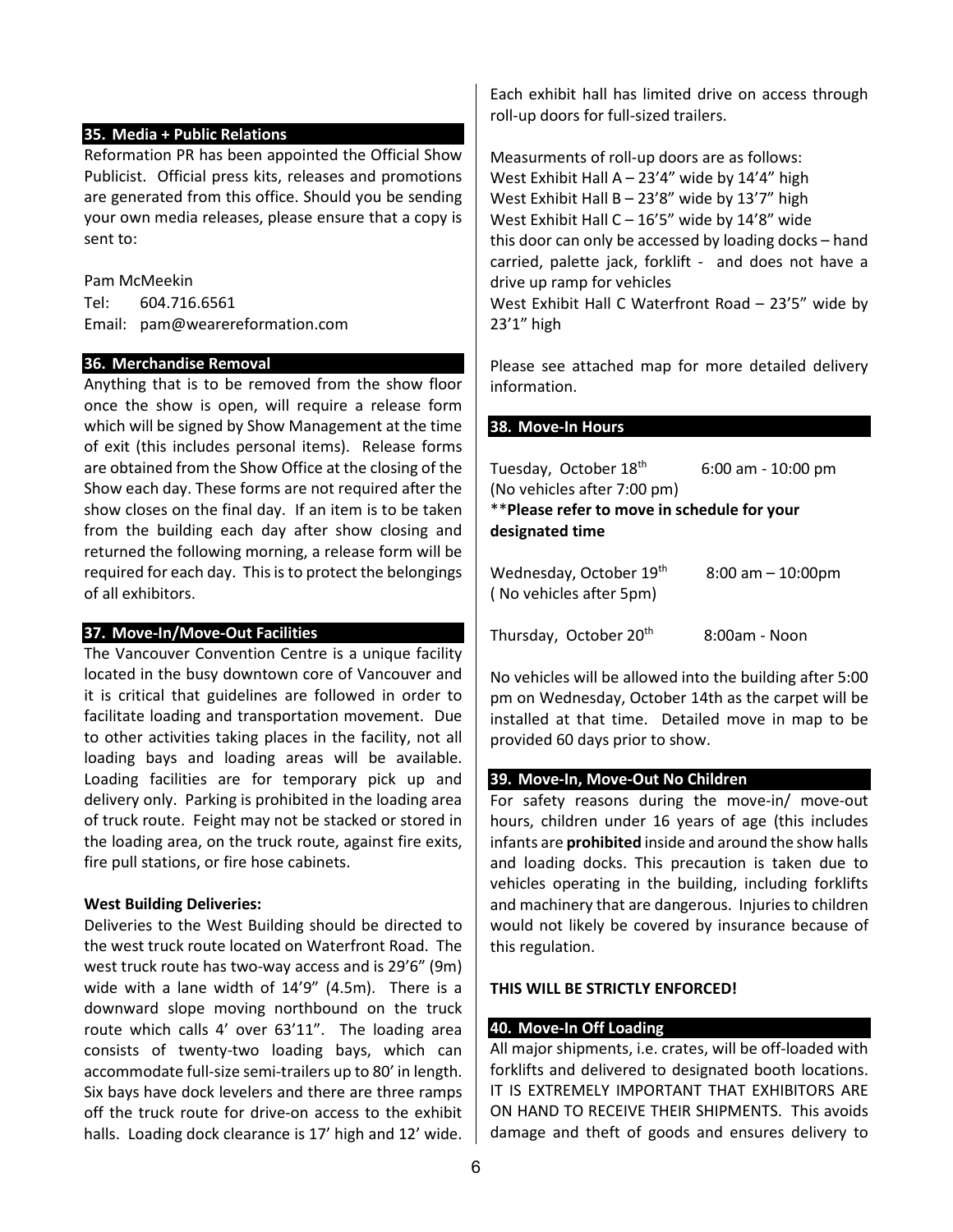correct booths. Exhibitors not on hand to receive their shipments may find that they have not been accepted and have remained with the carrier.

Show Management provides forklift service from the truck to the exhibit booth location. Any specialty use of forklifts, i.e. to assist in set up of display, or unloading unusually heavy or awkward shipments, are at the exhibitor's expense and may be arranged by contacting Goodkey Show Services in advance of the Event.

# **41. Move-Out Hours**

**Dismantling of displays will not begin until 6:01pm on Sunday, October 23, 2022**. Failure to adhere to this regulation may result in loss of exhibitor seniority for booth assignment in future shows. Vehicles will be permitted in the building once aisle carpet has been removed - approximately two hours after show closing.

### **HOURS FOR MOVE OUT**

| Sunday | October $23^{rd}$ 6:01 pm - 12:00 am |
|--------|--------------------------------------|
| Monday | October $24^{th}$ 8:00 am - 2:00 pm  |

## **42. Move-Out Regulations**

**No exhibitor may commence to dismantle, pack or remove any part of his or her display until 6:01 p.m. on Sunday, October 17th, 2021** 

All goods and displays must be removed from the facility by 2:00 pm Monday, October  $8<sup>th</sup>$ , 2021. Any exhibitor material remaining within the premises of the Vancouver Convention Centre after 2:00 pm on Monday, October 18<sup>th</sup> will be removed and placed in storage at the exhibitor's expense.

WARNING: THEFTS MAY OCCUR DURING the confusion of move-out, especially between 6:00 pm to 10:00pm on Sunday. Watch your display carefully. If you do not dismantle Sunday evening, please pack and remove smaller and more valuable items.

No vehicles will be allowed entry to the facility until the aisle carpet has been rolled up and the masking tape has been removed. This usually takes approx. 2 hours after show closing.

Vehicles will be directed into the facility for loading only when their display is fully dismantled and ready for loading. This is to ensure that as many exhibitors as possible can move out without congesting the facility. When you are ready to load your vehicle, please ask one of the Goodkey Show Services staff for permission to drive your vehicle into the facility.

# **THERE ARE LIMITED DOLLIES AND HANDCARTS AVAILABLE. EXHIBITORS ARE ADVISED TO BRING THEIR OWN DOLLIES AND HANDCARTS.**

## **ATTENTION: EXHIBITORS**

Vancouver Convention Centre will invoice any exhibitor, or show participant, for the removal of any material left behind after the scheduled move-out period of the Show.

## **43. Over-Sized Trucks + Trailers**

Large and accumulated shipments arriving by major carriers in large trucks are encouraged to sign up for early move-in (see Section 57) or to arrive as early as possible after regular move-in commences in order that entry and maneuvering may be carried out as easily as possible.

## **44. Parking**

There are two independently operated parking facilities located within the Vancouver Convention Centre. They operate 24 hours per day, 7 days a week, on a first come, first served basis. Please see the General Parking Form for more information. Parking passes may be purchased in advance. See the Impark Park Pass Order Form for more information.

### **45. Payment of Account**

Full and final payment for exhibit space must be made 30 days prior to show opening, (full payment by September  $15<sup>th</sup>$ , 2021). After this date, if any cheques are accepted they must be certified - **no exceptions**. Show Management reserves the right to refuse entry to any exhibitor for whose account full payment has not been received.

# **46. Phone Installation**

For phone installation in your exhibit, please complete and return the attached Telecom Request. **Please note**: Full payment must be received by Vancouver Convention Centre Seven (7) Days prior to the first move-in day or on-site surcharges will apply.

### **47. Plants**

Exhibitors may bring their own live plants and other similar decorations. Silk plants may also be available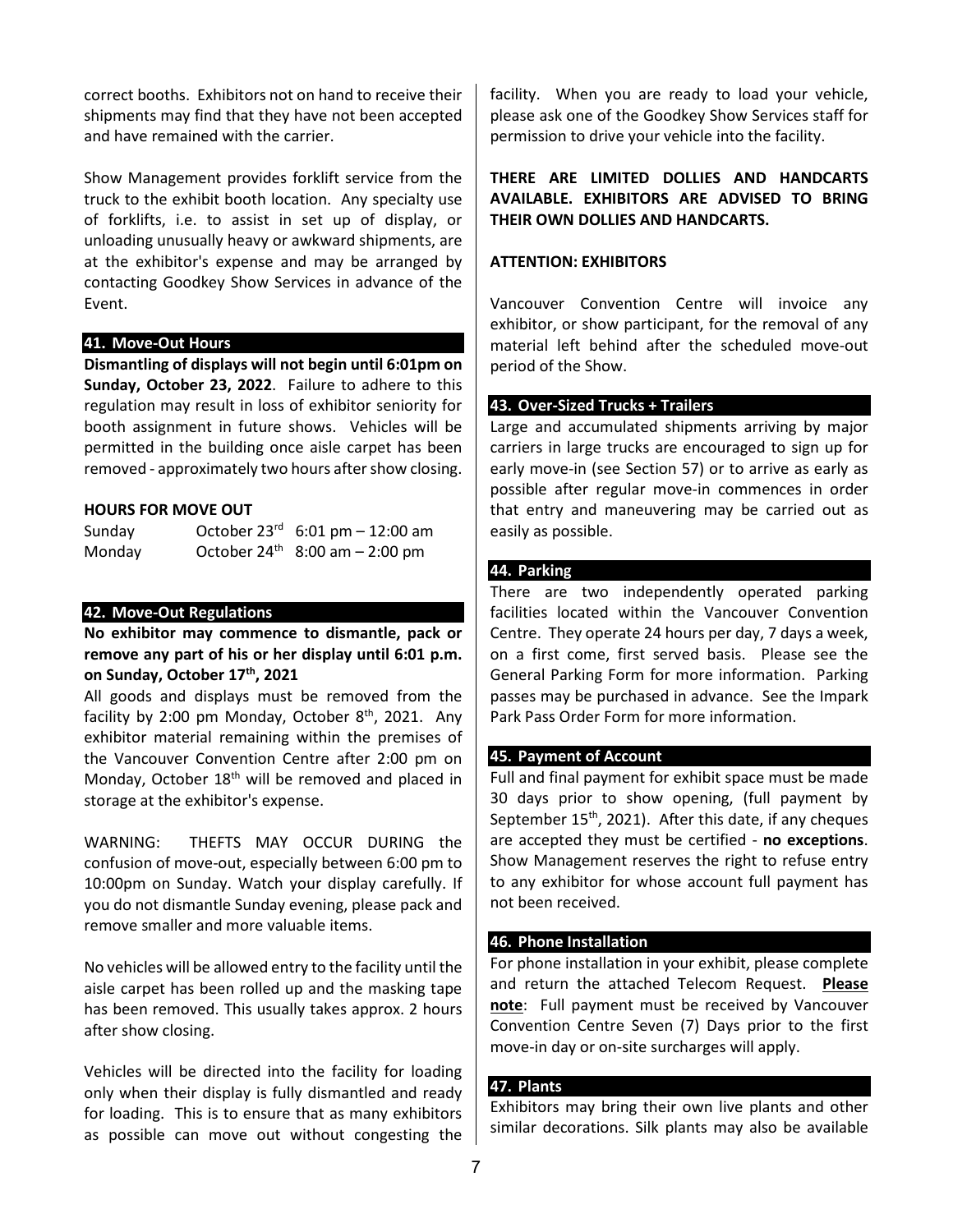from Goodkey Show Services. Please refer to the Display Services Order Form.

# **48. Plumbing**

Plumbing services are provided exclusively by the Vancouver Convention Centre. Cold water and limited hot water service is available in the exhibit halls. Due to restricted access to water sources on the exhibit floor, it is cruicial that all plumbing requirements are ordered well in advance of the move-in for the show. Portable self-contained sinks may be approved and arranged through your Event Manager.

Drains are exclusively provided for the drainage of waste water. It is prohibited to use drains for the disposal of grease, solids, solvents, hazardous materials or organic materials of any kind.

## **49. Propane**

Propane tanks in excess of 20lbs (10kg) are not permitted inside the building. Arrangements to store these in outside space can be arranged through Show Management. Flow restriction valves must be used on all propane tanks and are available ICG Propane (604) 421 2511 or Acklands-Grainger (604) 879 4211. All propane connections must be inspected and approved by the Vancouver Convention Centre.

| 50. Public Admission (Inc. GST)   |             |
|-----------------------------------|-------------|
| Adult (13+)                       | \$16.00     |
| Senior (60+)                      | \$13.00     |
| Half Day Ticket (entry after 4pm) | \$8.00      |
| Child 12 yrs or under             | <b>FREE</b> |
|                                   |             |

# **51. Public Entrance**

There are two public entrances to the Vancouver Convention Centre both just off of West Waterfront Road. One at Burrard Street and one at Thurlow Street. Two sets of large escalators will take visitors to the lower level Exhibition Halls.

# **52. Safety Measures**

Every exhibitor is responsible for the protection of the public as it relates to any hazard that exists within the exhibit space, i.e. shock, electrocution, heat, fire, sharp objects, machinery, etc. Adequate screening or protection must be in place and Show Management reserves the right to declare any exhibit unsafe and order its correction or removal.

Lack of such declaration does not release the exhibitor from final responsibility for any harm or damage to the public and/or their property.

### **53. Security Service**

Show Management will provide uniformed watchman personnel for 24-hour patrol of building and grounds during move-in, show hours and move-out.

NOTE: During move-in and move-out you are responsible for the security of your merchandise and exhibit. Please watch your display accordingly. Report any loss immediately, on site at the the Show Office.

## **54. Show Management**

Show Manager: Jill Kivett 604. 908.0091 Senior Exhibit Sales Consultant: Amber Beaton 604.317.0786 Show Coordinator: Shannon Novak 403.804.6933

## **55. Show Office**

Show Management will maintain an office, on site, from October  $12<sup>th</sup>$  to October  $18<sup>th</sup>$ , 2021. The Show Office is located at the back of Hall C.

# **56. Show Producer**

**Vancouver Fall Home Show** is produced by: Marketplace Events LLC Web: [www.marketplaceevents.com](file://vanxpo/common/Home%20Shows%202008/VH+IDS/Exhibitor%20Kit/www.marketplaceevents.com)

P.O. Box 70060 Rimrock Plaza PO Toronto, ON M3J 0H3

# **57. Signage**

All signs must be tasteful and professional. The use of handwritten signs, paper banners, large discount pricing cards or other such material is unacceptable. Signage may not impede adjacent booths. Signs identifying your booth, company or products must be clear and informative. Should you require signs for the show, please contact:

Dale Harvey Dado Signs Inc 604.340.9039 [dale@dadodesigns.com](mailto:dale@dadodesigns.com) www.dadodesigns.com